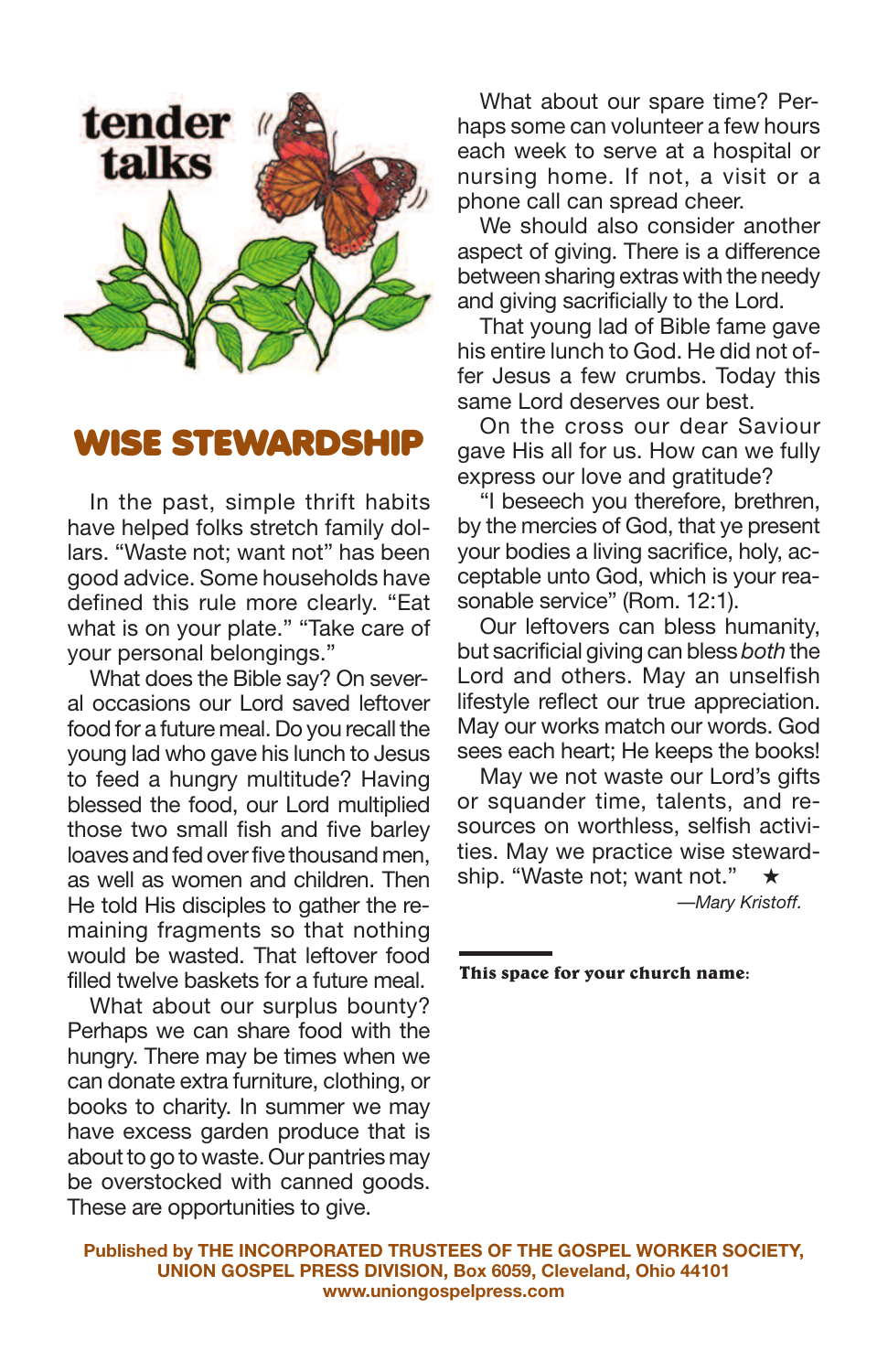

#### **REDEEM THE TIME**

Yesterday is but a memory; tomorrow is cloaked in mystery; only today holds the opportunity to serve God. It is important to redeem the time.

The following story illustrates this truth. As a mother of two small sons, my schedule was full. However, I found time to pray, read the Bible, and attend church. But seldom did I visit with neighbors.

Next door lived a quiet, elderly couple. They had a garden plot, which the woman worked with spade and hoe. Occasionally we exchanged greetings. I wondered whether she knew the Lord as Saviour.

Finally, one evening I felt compelled to make that house call. My husband, Jim, agreed to keep an eye on our active boys. Hesitantly, I walked to her front door while praying for guidance.

The family gave me a warm welcome. But, to my dismay, other guests were present, which hindered a private talk. Thus, after a short stay, I returned home.

The next day brought sad news. During the night our neighbor had suffered a stroke. However, she remained at home under a family member's care. (Medicare and Medicaid programs were then unknown.)

As soon as possible, I found a babysitter and hurried next door. The distraught daughter led me into a bedroom, where her mother lay in a deep coma. The doctor had given little hope for her recovery.

Remorse and grief flooded my mind. How was it with this dear neighbor's soul? Only the Lord could intervene. Kneeling in prayer, the daughter and I beseeched God for mercy and help. We committed all to the Great Physician: "Thy will be done."

A few days later, we received an encouraging report. Our neighbor had regained consciousness; her paralysis had begun to disappear. We rejoiced and gave thanks!

Yet an unfinished task remained; I needed to share God's plan of salvation with my neighbor. I made this a matter of prayer. The Lord led me to make a scrapbook, using colored pictures clipped from magazines and hand-printed, select Bible verses. My neighbor was delighted with the gift; it became her treasure. Later she was able to attend church.

Today we still need to reach others for Christ. Redeem the time! **★** *—Mary Kristoff.*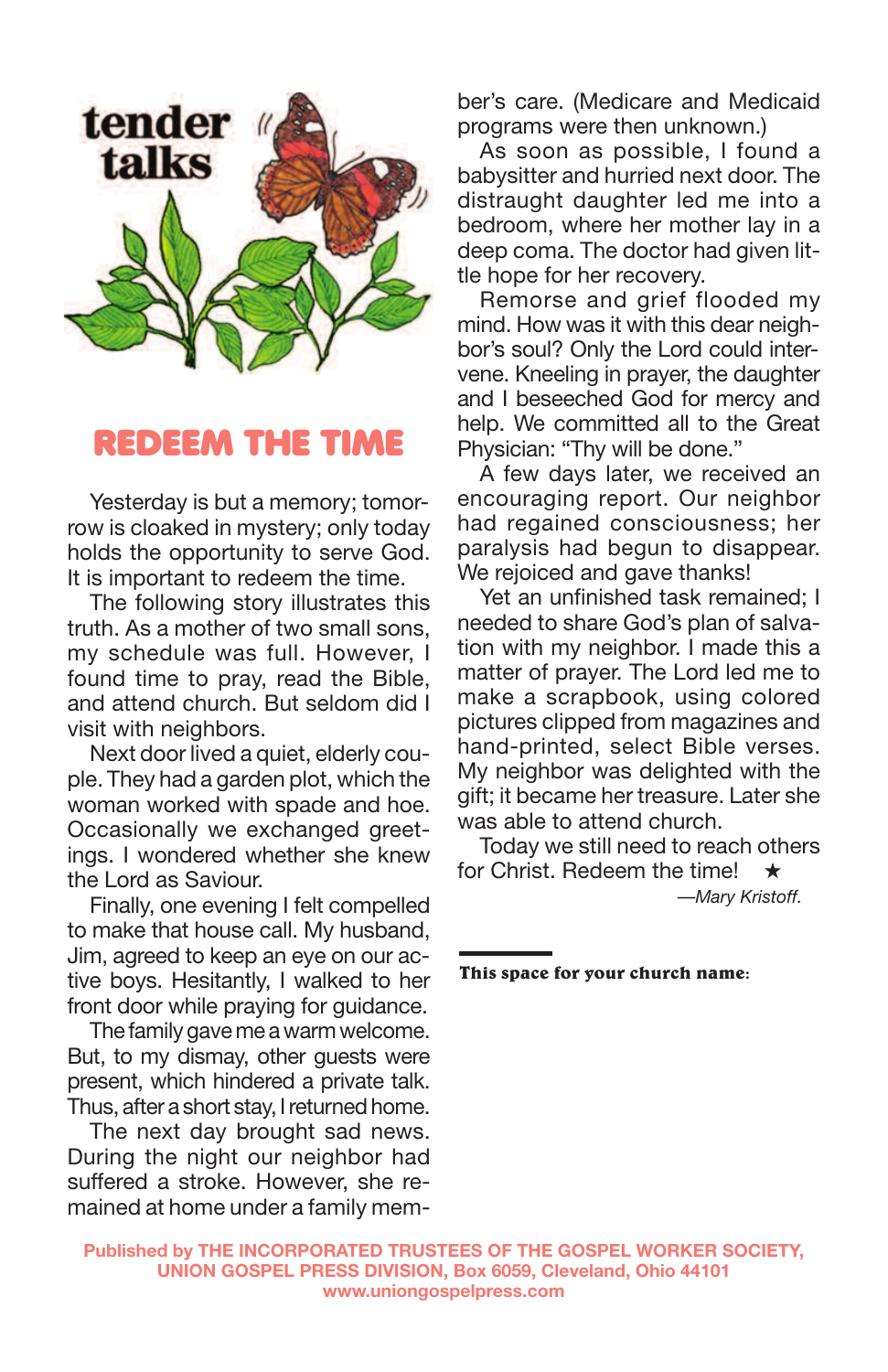

## **THE PERFECT FATHER**

What traits does the perfect father possess?

- His holy character sets him apart.
- He shows warm compassion, patience, and understanding.
- His wisdom is unsurpassed.
- His tender forgiveness is readily available.
- He is faithful to provide for his family.
- Protecting his children is a top priority.
- He is impartial in judgment.
- He never breaks a promise.
- He sets guidelines and rules.
- In love, he corrects with fair discipline.
- He is a tower of strength.
- He is unselfish and kind.
- He is always available to listen, advise, and comfort.
- He never fails.

Do you know someone who meets these high standards? There is only one—our Heavenly Father. The good news is that anyone can become a member of God's family through faith in our Lord Jesus Christ.

Today the need for righteous earthly fathers is great. They have an important leadership role in the home and in society. Their prolonged absence from the family can create serious problems, such as a teen's lack of respect for parental authority. Thus, the message to every father remains "Your family needs you!"

Fathers have a variety of personalities. Some are quiet, shy, and serious. Others are more talkative and full of laughter.

Their physical form includes many sizes and shapes. Short, tall, thin, stocky—each father is unique. No two are completely alike.

But all fathers are human, which means that none is perfect. Yet love can cover a multitude of flaws. Godly fathers always desire to improve relationships and to do what is best for their families.

A good father assumes great responsibility. To meet family needs can be a heavy burden. Thus, how great is a father's need for prayer to overcome stress, physical fatigue, and temptation!

On this special day, may we thank the Lord for each godly father. **★**

*—Mary Kristoff.*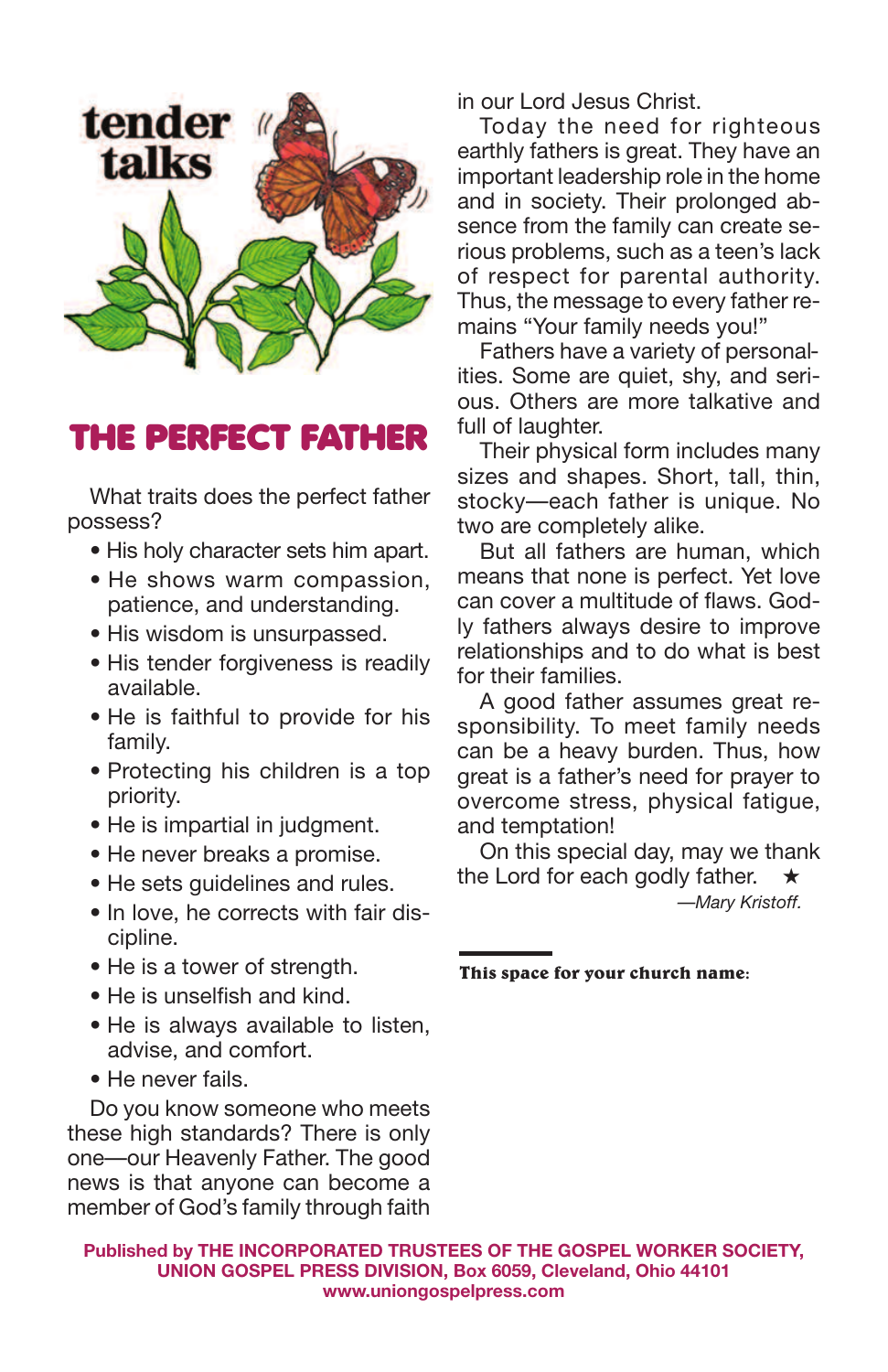

# **THOUGHTS ON MARRIAGE**

Why do so many marriages fail in today's society? Sadly, these breakups sometimes involve Christians. Has a disregard of God's rule on marriage been a factor? Believers are not to be unequally yoked with unbelievers.

The sacred marriage bond is like a yoke; both partners share the load and pull together. In this special relationship, two become one. God desires to preserve that union. "Therefore shall a man leave his father and his mother, and shall cleave unto his wife: and they shall be one flesh" (Gen. 2:24).

God has a chain of command for each household. "The head of every man is Christ; and the head of the woman is the man" (I Cor. 11:3). In stressful moments, this threefold relationship is like "a threefold cord . . . not quickly broken" (Eccles. 4:12).

Newlyweds have an adjustment period during which personalities, likes, dislikes, and habits blend. Learning to bear and forbear can bring harmony. "To bear" is love plus support. "To forbear" is love and support plus patience. Remember the "seventy times seven" forgiveness formula that the Lord Jesus gave to Peter.

"Bear ye one another's burdens, and so fulfil the law of Christ" (Gal. 6:2). Self-denial, courtesy, and humility foster peace. Kind words can dissolve differences.

Sometimes it is money problems that cause the friction. "Each for the other" and "What is mine is thine" express a right attitude regarding the purse and other possessions.

The husband and wife are to remain faithful to their vows. They must avoid temptation. To maintain a strong marriage, each partner must seek to please the other.

Faith, hope, and love will fortify the marriage bond. Faith in Jesus Christ is foundational. Also, having a mutual trust and respect for each other is important. Hope brings comfort and cheer. Love for God and one another preserves that lasting glow!

A failed marriage can lead to broken lives and innocent victims. If marital problems arise, pray and seek right solutions. Yield all to God's will. Never rush into a rash decision. The Lord has promised never to leave or forsake His own. He wants to make each home a foretaste of heaven. **★**

*—Mary Kristoff.*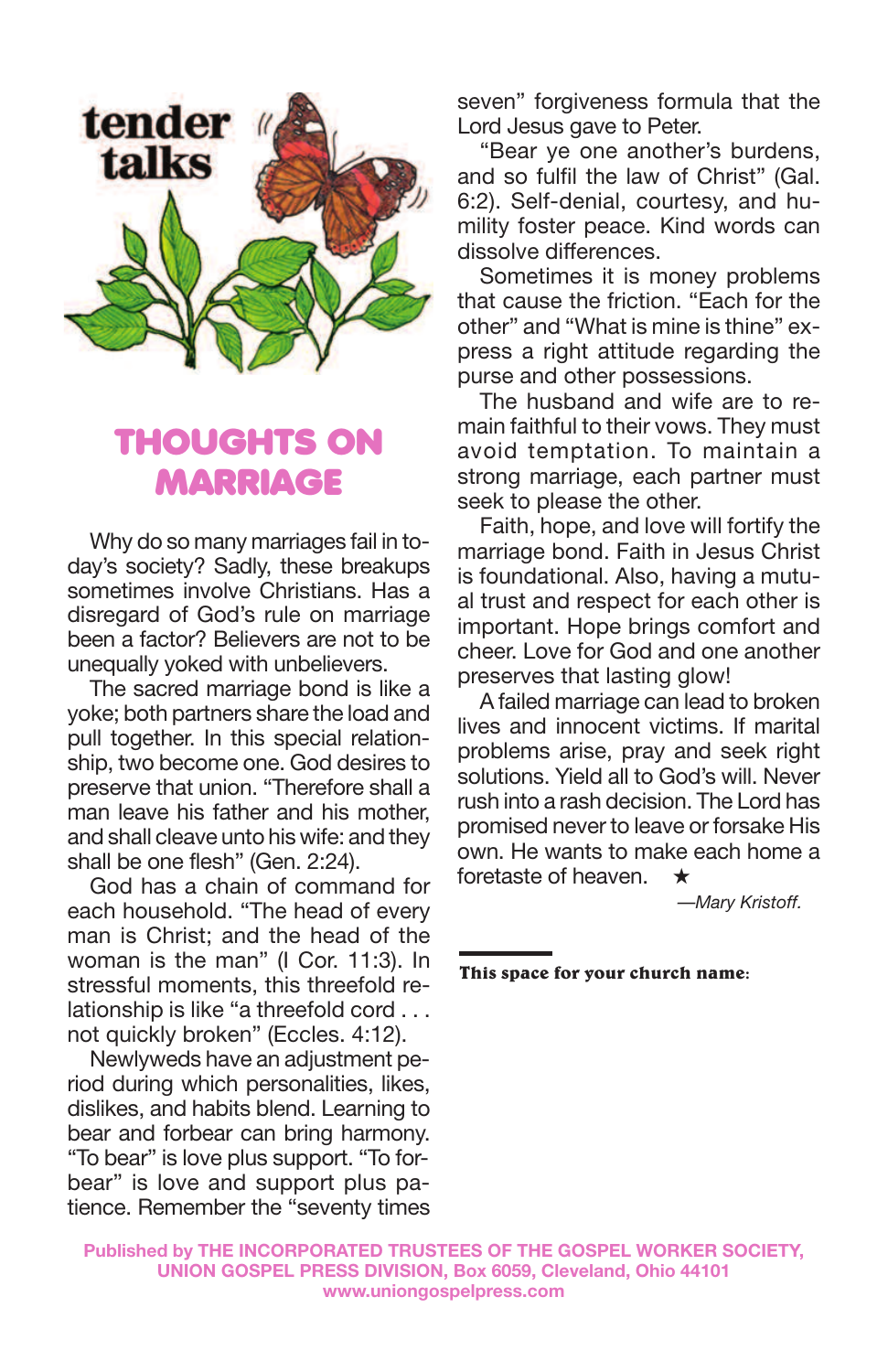

## **THE PURSU OF HAPPINES**

"Life, liberty, and the pursuit of happiness"—these words express our forefathers' dreams. From our founding until now, loyal patriots have continued to sacrifice their lives, limbs, and property for freedom. Today we cherish their memory and express thanks to God.

Amid global unrest, America seeks to foster peace abroad and bring freedom to the oppressed. We also desire continued liberty to pursue worthy goals here at home.

The search to fulfill life's dream can return a measure of satisfaction. But losses and crosses can occur; disappointment and grief can interrupt life's joy.

Across our land, multitudes pursue happiness; but many seek it in the wrong places. Self-promotion and carnal indulgence can never bring true happiness or produce contentment.

The Bible describes how worldly pleasures fade. In his youth, King Solomon served God with a humble heart and received honor, wisdom, and wealth. Later, through neglect,

the king drifted into sin. He tried to satisfy his soul with "wine, women, and song." "Vanity of vanities" (Eccles. 1:2) became his sad lament.

That same careless lifestyle continues to destroy individuals and entire nations. Yet a gracious God is willing to forgive and redeem those who humble themselves, pray, and turn from sin.

The Lord desires to bless and prosper our nation. "For I know the thoughts that I think toward you, saith the Lord, thoughts of peace, and not of evil" (Jer. 29:11).

But the haunting question is, "Can our country continue to receive God's blessing if its cup of iniquity continues to fill?" Sinful habits enslave; those who serve sin are no longer free.

"Happy is that people, whose God is the Lord" (Ps. 144:15). Life, liberty, and happiness come through love for and obedience to the Lord Jesus Christ. A lifestyle that glorifies God will bring contentment and joy.

"Righteousness exalteth a nation: but sin is a reproach to any people" (Prov. 14:34). Now is the time for God's people to seek revival through repentance. May we use our spiritual freedom to promote and perfect national freedom. **★**

*—Mary Kristoff.*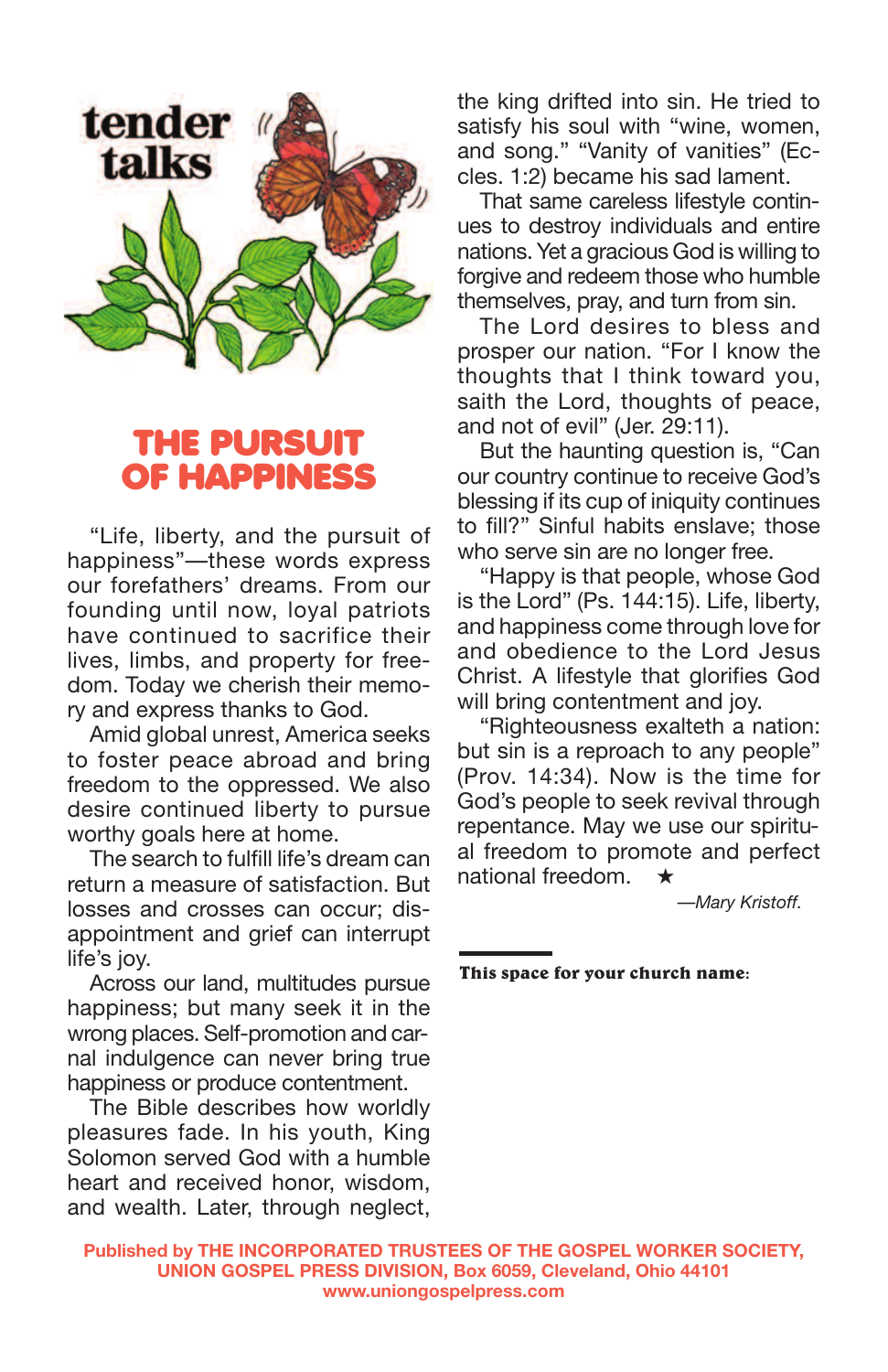

## **HOME, SWEET HOME**

While en route to Arizona, my husband, Jim, and I stopped by a Kansas community to visit a dear aunt in a nursing home. Our visit was unannounced. For the next hour we enjoyed special fellowship.

During this time, my aunt reached into her apron pocket for a harmonica. She began to play "Home, Sweet Home." Did she long to be back home, or was she homesick for heaven? It was a nostalgic moment.

Suddenly, we realized more fully the blessings of family and home. Often we had failed to give thanks.

Truly, there is no place like home. And the family that honors the Lord Jesus enjoys a special happiness.

Being a homeowner is a great privilege; but unforeseen events can create financial woes, which can lead to bankruptcy and foreclosure. Fire, floods, or storms can destroy. Thus, we dare not forget to be thankful for our homes and loved ones.

Home ownership requires maintenance and hard work. Whether that dwelling is a cottage or a castle, it requires repairs and fresh paint from time to time. Lawn care and snow removal are seasonal chores.

But for God's children, the Master Builder is preparing a beautiful mansion in glory. Jesus told us that in His house are many mansions. He is preparing a place for us, and someday He will receive us (John 14:2-3). What a blessed hope!

Far beyond the stars, we will be with Jesus forever. What an inheritance will be ours! We will have a mortgage-free mansion, no household bills, and no property taxes. The environment will be free of pollution, stress, and sin. We will enjoy perfect neighbors. Hunger, disease, and natural disasters will fade from memory. Our bodies will be free of pain; our hearts will feel no grief.

The New Jerusalem, with goldpaved streets and gates of solid pearl, will exceed our fondest dreams (cf. Rev. 21:21). We will worship and adore the King of kings on His glorious throne. All of heaven's hosts will join together in praise to God's beloved Son. "Holy, holy, holy" will be the eternal anthem. "Home, sweet home." What a joyous hope! May we share the good news of Jesus with the whole world! **★**

*—Mary Kristoff.*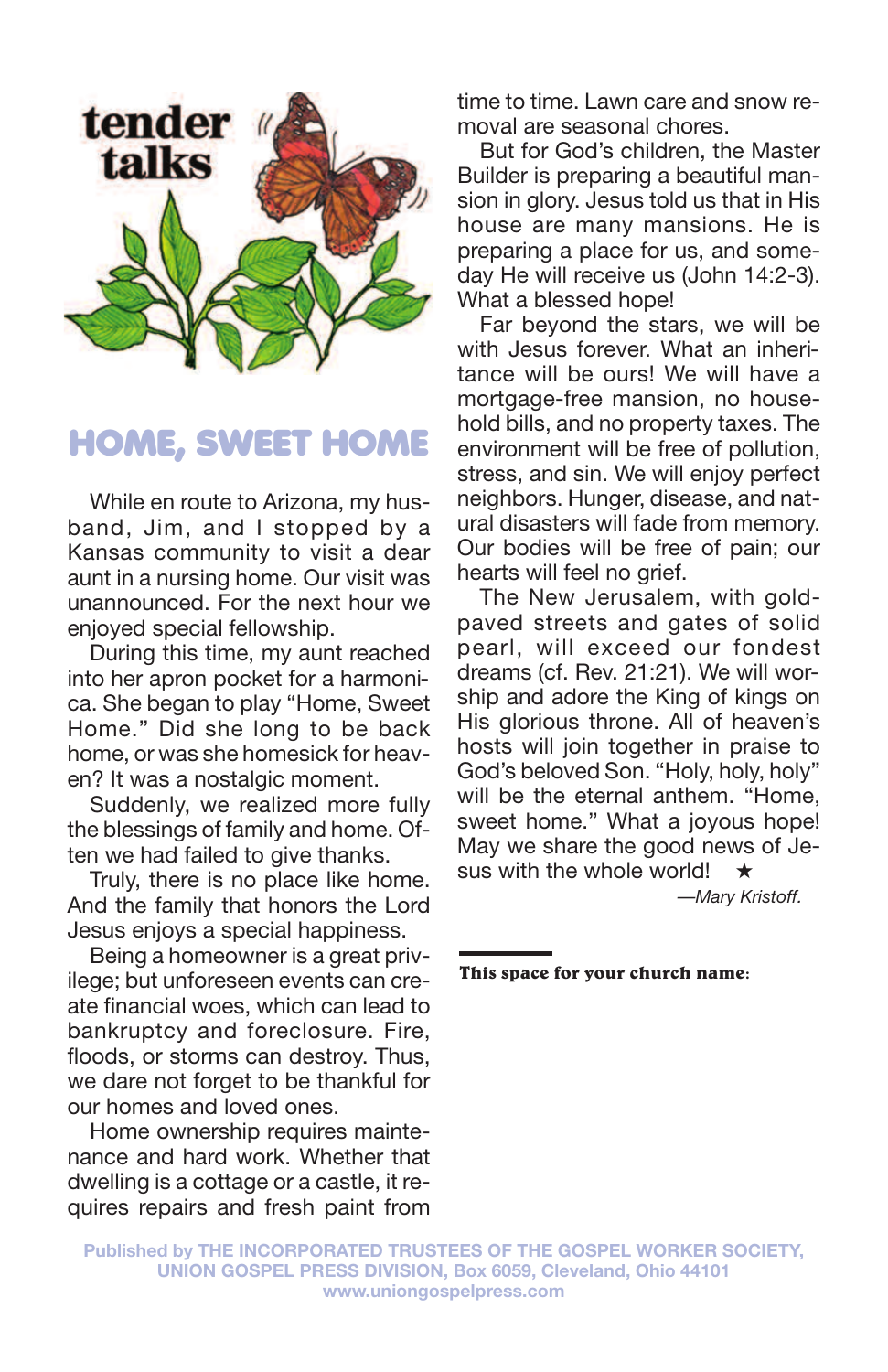

# **THOUGHTS ABOUT TOMORROW**

"Tomorrow never comes." This familiar expression is food for thought. Each tomorrow is like a mirage; after the stroke of midnight, tomorrow becomes today.

The Bible warns us not to boast of tomorrow; God alone knows the future and what will be. It is because of this uncertainty that we need to say, "If the Lord will, we shall live, and do this, or that" (Jas. 4:15).

Yet many times we fill our tomorrows with shallow resolutions. Tomorrow we will start a more healthy lifestyle. Tomorrow we will discipline our unwise spending habits. Next week we will schedule that doctor or dental appointment.

Often tomorrow becomes a hitching post for delayed decisions. Churchgoers vow to give faithfully. Backsliders intend to repent. Others promise to quit addictive habits. Often no change occurs. Most seriously, the unsaved postpone repenting and coming to Jesus until a more convenient time.

"Now is the accepted time; . . . now

is the day of salvation" (II Cor. 6:2). Tomorrow may be too late.

It has been said, "Never put off until tomorrow what you should do today." Now is the time to live for God. Now is the time to share the heart's deep secrets with Jesus, Friend of friends. Now is the time to study that Book of books, the Holy Bible, and to apply its precepts. Now is the time to prepare for special Christian service. Now is the time to love one another in word and deed.

During childhood I enjoyed the present moment. Life was more carefree. As a young teenager, I lived for today. But as an older adult, marriage and family gave me concern for tomorrow. Experience taught that life has trauma and uncertainty.

A loving God invites us to cast every care upon Him. He wants to bear our burdens and to sustain us with His all-sufficient grace.

We are to look to Jesus daily with a childlike faith. We are to follow where He leads in paths of service. In this dark world, may we be quick to spread a little "Son-shine." May we offer a caring hand and help the weak to stand. May we go that extra mile and share a cheerful smile! **★**

*—Mary Kristoff.*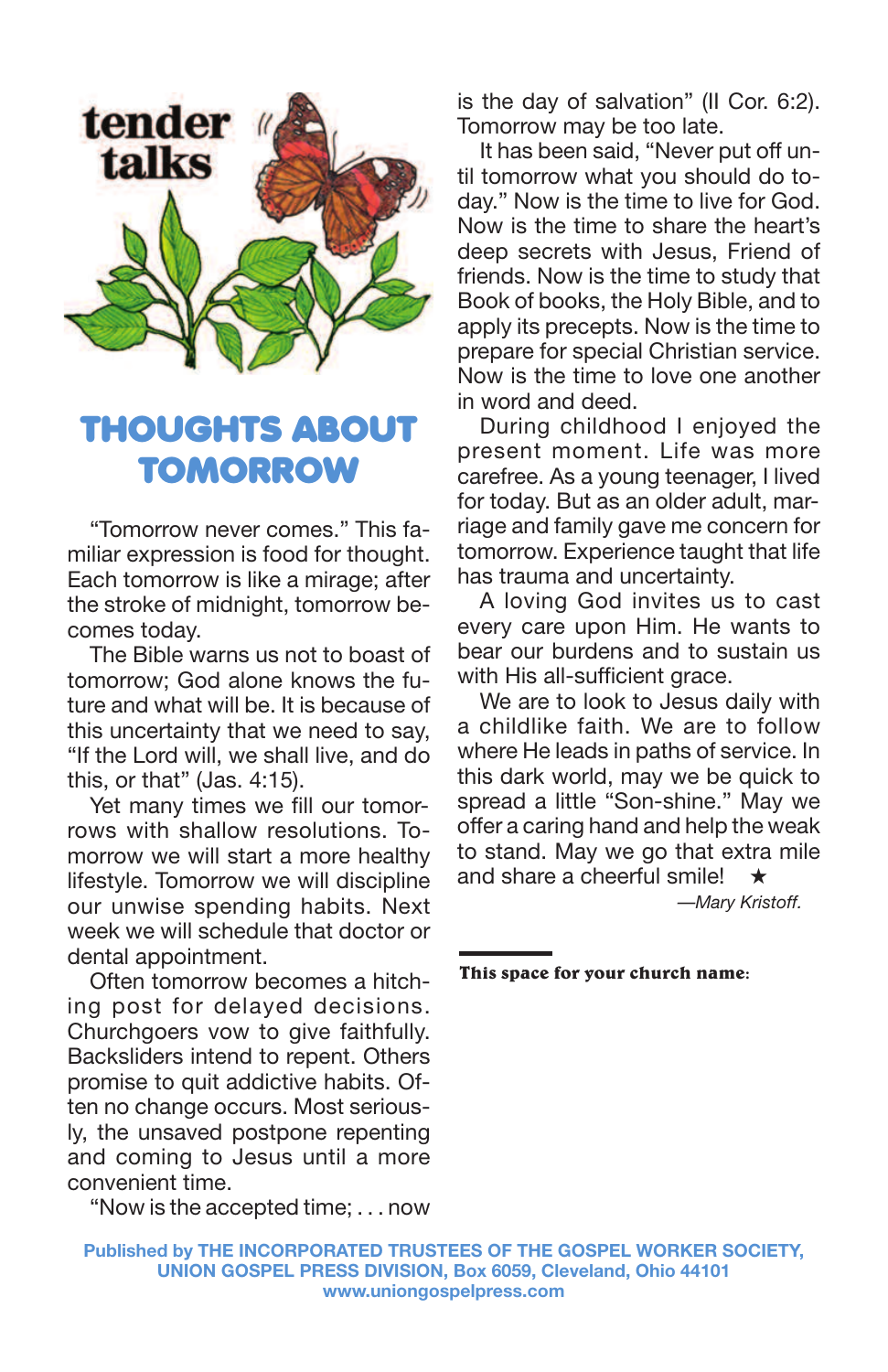

# **LIFE'S UPS AND DOWNS**

During the Great Depression, a young mother gave this timely advice to her five children as they sat around the table. "Remember—life is not a bowl of cherries." She wanted them to know that life includes both good and bad.

This close-knit family often sacrificed in order to survive. The mother made shirts from cloth flour sacks. The father shoveled coal from railroad cars to provide fuel for heating. Several sons took early-morning newspaper delivery routes for extra cash.

Today's economy still is subject to change. But God's love is constant. And the cherry trees still blossom and bear delicious fruit.

Yet their harvest requires hard work. Laborers must pick, inspect, and crate the fruit. During the growth period, problems can occur. Late spring frosts can damage, and invading pests can destroy. Not all is "instant" cherry pie.

Individuals still face many ups and downs. Good health can end with a sudden heart attack or a crippling stroke. Mounting expenses can deplete savings; gain can turn to loss. Yet amid the crisis, God can make a way.

Trials come to each of us. At times, the finest seamstress rips out a few stitches. The experienced cook sees a recipe fail. The skilled carpenter misses a nail and bruises his thumb. The safe driver causes an accident.

In life's relationships, both good and bad changes occur. Misunderstanding can weaken a marriage bond; neglect can wither a friendship. To restore close ties requires the desire to forgive.

There is "a time to be born, and a time to die; . . . a time to weep, and a time to laugh" (Eccles. 3:2, 4).

Life is a balance of pros and cons. By faith, we must accept as God's will those things we cannot change.

The Prophet Job, when sorely tested, declared, "He knoweth the way that I take: when he hath tried me, I shall come forth as gold" (Job 23:10). The same God purges our dross.

Amid life's present storms, the Lord can calm our fears, quiet the waves, and bring us safely through. Memories of God's faithfulness can build a quiet trust. In Christ, our anchor holds! **★** *—Mary Kristoff.*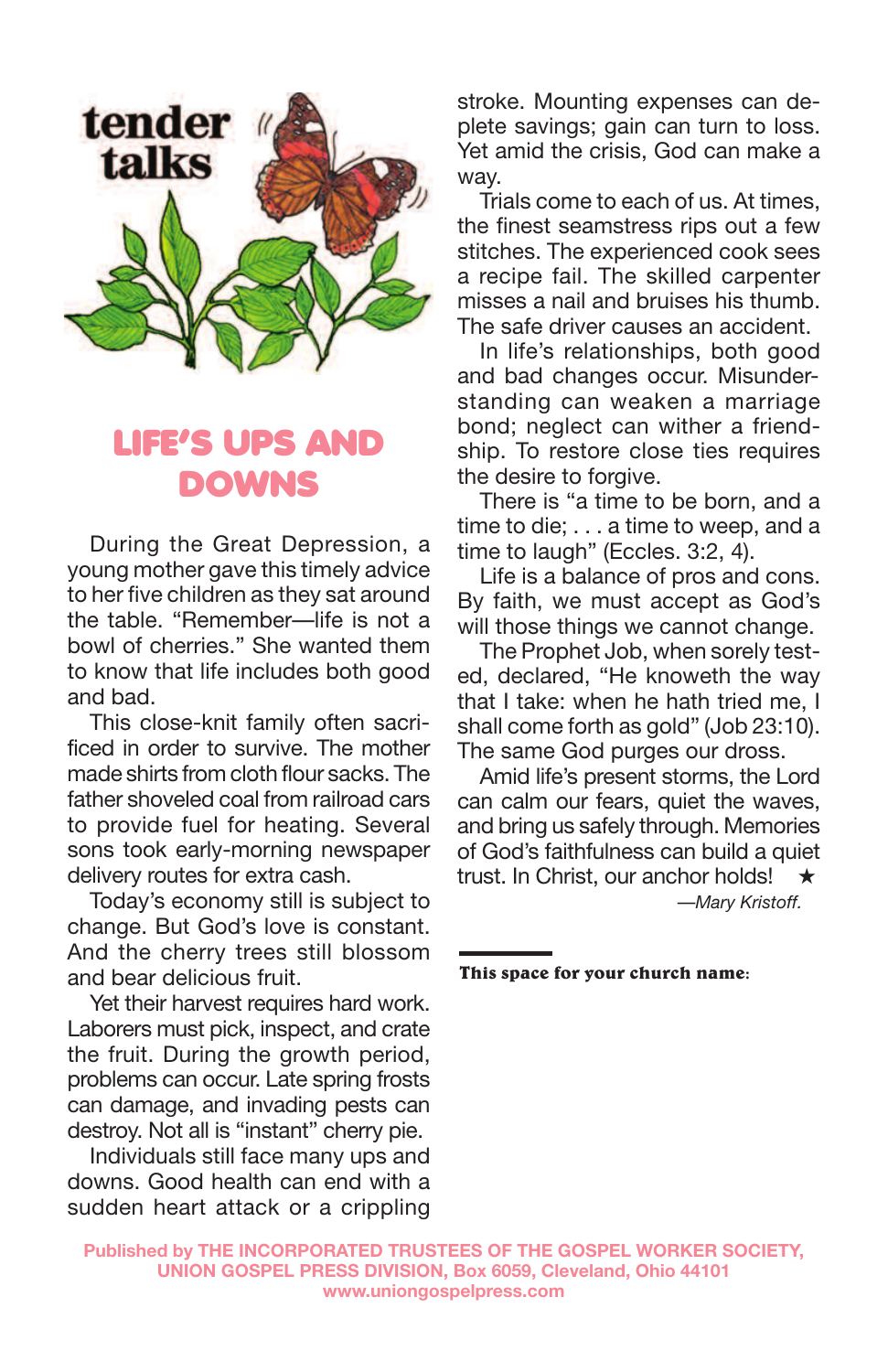

# **IS CRITICISM GOOD OR BAD?**

Criticism is judgment; it can be good or bad. Correction can be beneficial, while faultfinding can injure or destroy. Constructive criticism can increase knowledge and skill; destructive words can incite wrath.

How should Christians handle criticism? First, we should consider the source and the reason. Who rendered the judgment, and why? Was it valid? Was it given in a kindly manner and with the right motive?

We should accept any correction with an open mind. After reviewing the matter, we should take it to the Lord in prayer. Then, if necessary, we should make changes.

"Let every man be swift to hear, slow to speak, slow to wrath" (Jas. 1:19). The following anecdote shows how corrective criticism can be a blessing.

A young bride experimented with a new recipe, but she failed to allow sufficient cooking time. Her tired, hungry husband arrived home from work and soon was seated at the table, waiting to be served.

Proudly, his wife brought forth her culinary masterpiece. After her husband tried a few bites, she asked, "Do you like it?" Pausing a moment, he gave an honest reply. "The meat is too rare, and the dish lacks seasoning."

How should she react? Would hurt pride prevail? This could lead to a verbal dueling match. Perhaps she should agree with her husband, add extra spices to the food, and return it to the oven. That would keep the peace, please her husband, and improve her cooking skills.

To give helpful criticism requires foresight. Pray for the right words, and use a humble approach. Be kind, gentle, and courteous. Focus on the problem with calmness. It may help to include a compliment.

"Rebuke a wise man, and he will love thee. Give instruction to a wise man, and he will be yet wiser" (Prov. 9:8-9).

Which is better—truthful criticism or a false compliment? "Faithful are the wounds of a friend" (Prov. 27:6). It is good to accept both criticism and compliments with humility. Selfjudgment is beneficial, and God's correction is always right.

May our goal be to please the Lord in every way. **★**

*—Mary Kristoff.*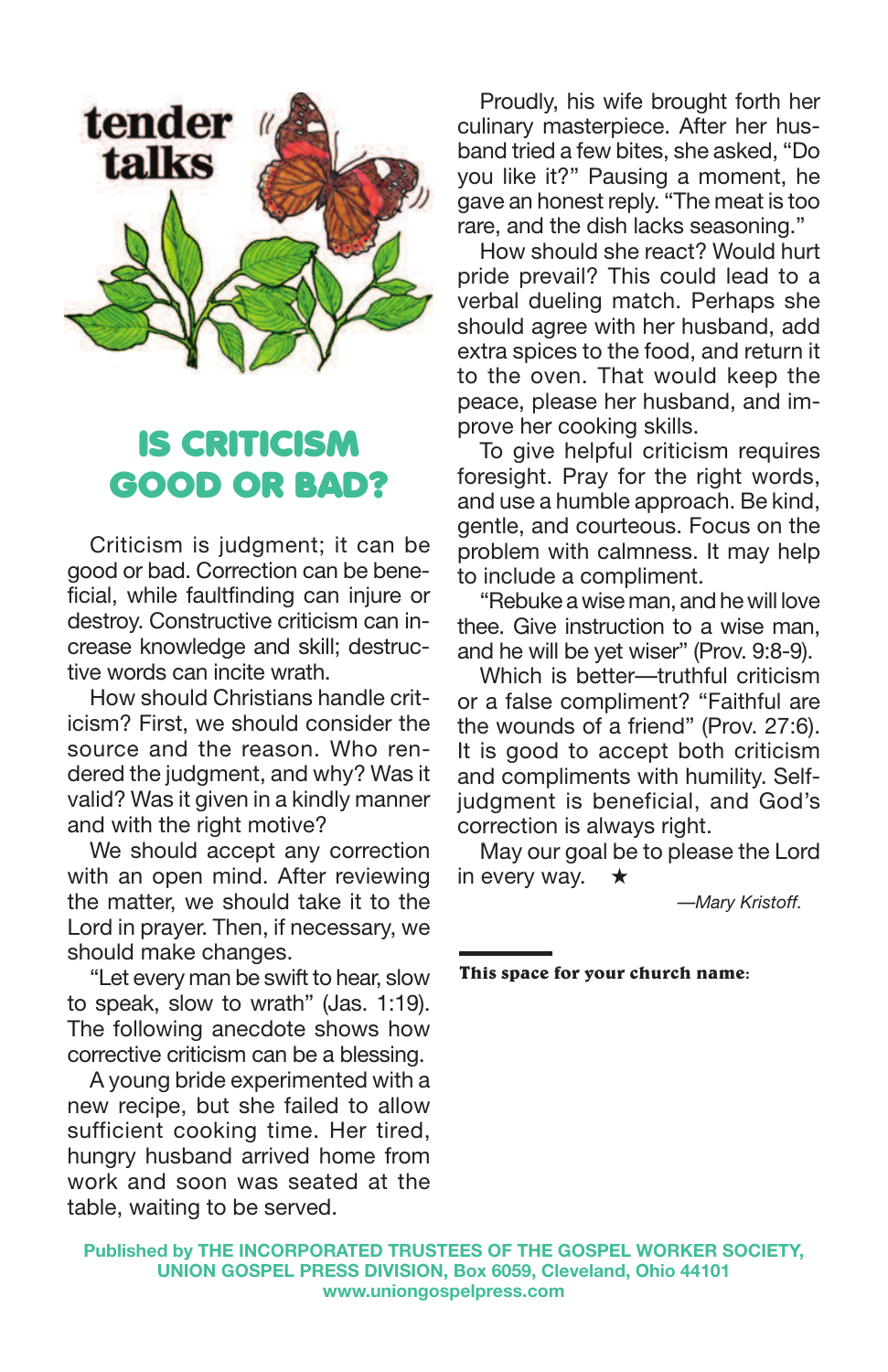

# **A BLESSING IN DISGUISE**

God's mercies abound each day. However, at times we fail to recognize hidden blessings. The following testimony will illustrate.

In the early 1950s our family of four lived in a small rental bungalow. There was also a lean-to garage that we used to store tools.

One Saturday my husband planned to work on the car and had to drive down an unimproved alleyway to use the garage. After completing the maintenance, he left the car parked in the alley. Heavy rain came that night, but by morning the sun was shining.

We planned an early departure for Sunday school in order to pick up Bobby, our children's friend. The primary department was having an attendance contest, which our sons hoped to win.

At the appointed time everyone was seated in the car, ready to head for church. Jim was behind the wheel. But when he tried to turn and back out, the car refused to budge. We heard the engine whine and felt the rear wheels spin. My husband rocked the vehicle back and forth

without success. The tires had become mired in deep, wet sand.

Moments passed while Jim found a shovel and began to dig. By the time he had freed the vehicle, it was too late to leave for Sunday school or church (and we had not been able to contact Bobby by phone). Why had this trial occurred?

That evening in church we learned the answer. Our pastor requested prayer for Bobby. Earlier that day he had been hospitalized with polio symptoms. In those days, this dread crippling disease had no known cure.

This tragic report caused mixed emotions. We felt deep concern for that young lad but also overflowing gratitude to God for canceling our plans. This had prevented others from being exposed to polio. How great had been God's mercy!

"It is of the Lord's mercies that we are not consumed, because his compassions fail not. They are new every morning: great is thy faithfulness" (Lam. 3:22-23).

Thus, when life presents an unexpected, irritating delay, be patient and trust in God. It might be a blessing in disguise. May we ever give thanks for God's goodness. **★**

*—Mary Kristoff.*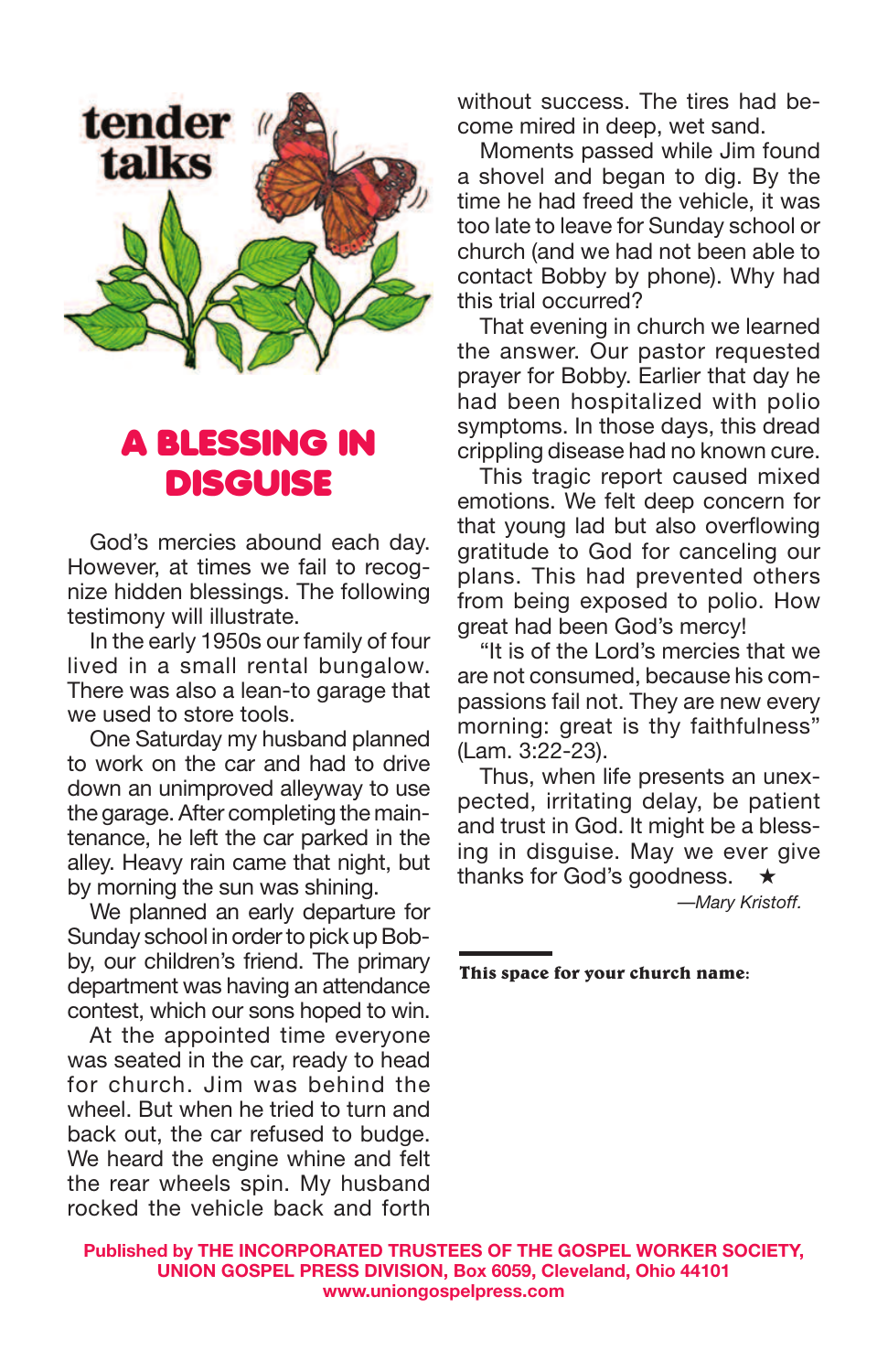

## **TAKE TIME TO PRAY**

Moment by moment, we need to be in an attitude of prayer. At early dawn, a talk with God provides comfort and courage to face whatever the day may hold. Later we have the privilege to commune with our Lord throughout the day.

Do we lack confidence in what to say? Do we feel that God checks our prayers for eloquence? Are fancy phrases a plus or faltering words a minus? The basics for prayer are sincere faith and unselfish motives with requests in Jesus' name. The Lord knows our hearts. He understands all languages. Always His answer is right, and always it is on time.

The Lord provides assistance in prayer. "Likewise the Spirit also helpeth our infirmities: for we know not what we should pray for as we ought: but the Spirit itself maketh intercession for us with groanings which cannot be uttered" (Rom. 8:26). God hears each sigh and sees the falling tear.

Christ Jesus is our Mediator, Advocate, and Intercessor. He presents each petition to the Heavenly Father, pleads our case, and overrules the enemy's false accusations.

Where and when should we pray? The church is called the house of prayer, but we can pray anywhere at any time.

Prayers can be long or short. As a model, the Lord's Prayer teaches the "how to" and "what to say" in confession, petition, intercession, and praise. But rather than pray a formal memorized prayer, what a joy it is to share our heart's thoughts with God.

In Gethsemane, our Lord travailed for hours in tears. Yielding all to His Heavenly Father, He prayed, "Not my will, but thine, be done" (Luke 22:42).

On the cross Christ agonized, "My God, my God, why hast thou forsaken me?" (Matt. 27:46). He pleaded for His enemies, "Father, forgive them; for they know not what they do" (Luke 23:34). Volumes of unspoken grief and love were expressed in those short, pain-filled prayers.

What is our excuse not to pray? Too busy? We can talk to God while doing tasks. Too tired? Commit each burden for renewed strength. Weak faith? God's greatness is faith's measure. Too sinful? Confess and find forgiveness. Reach up to God; then reach out to others. **★**

*—Mary Kristoff.*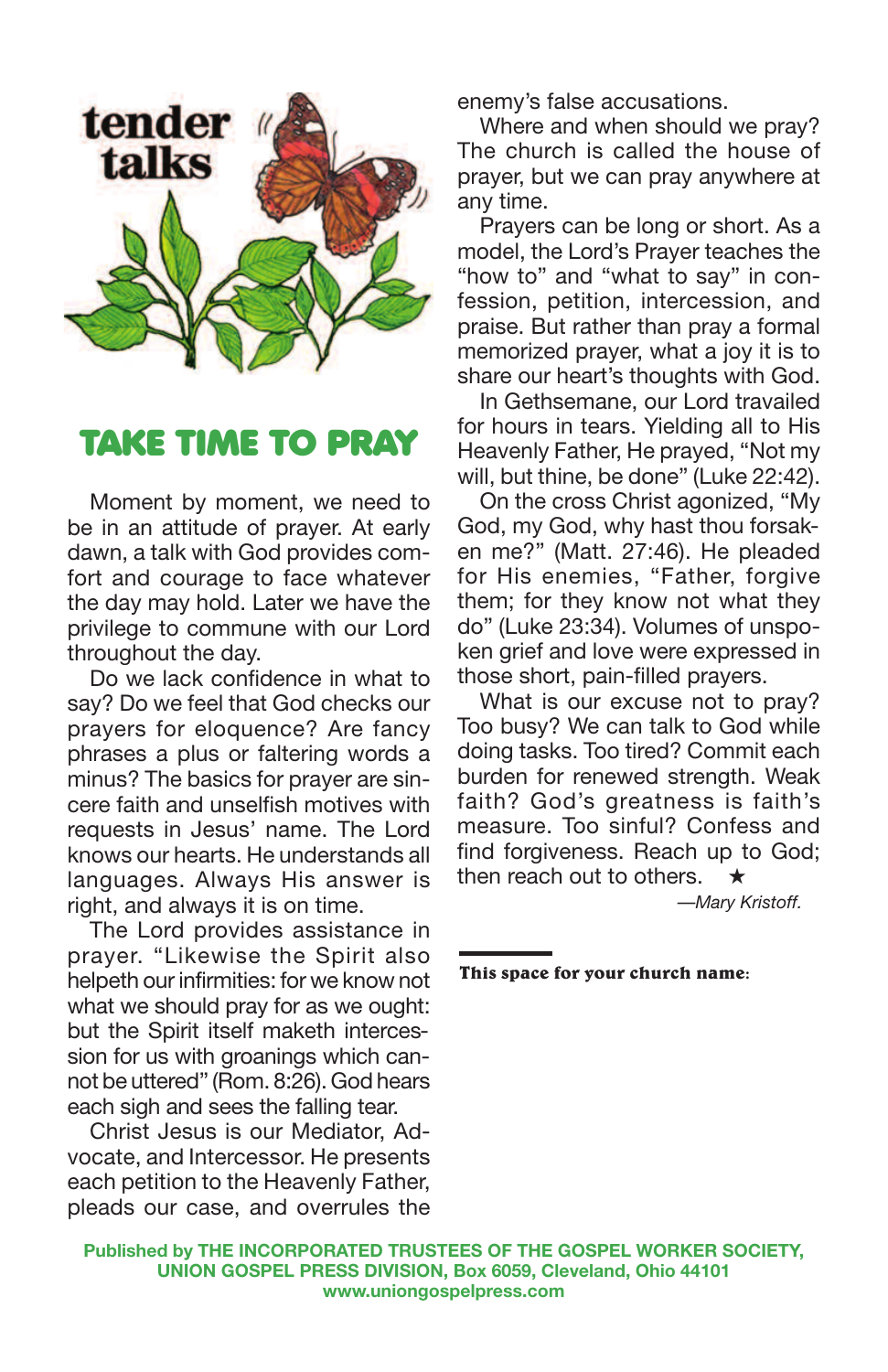

### **THE FAMILY TREE**

After my husband's early retirement from the Indiana public school system, we relocated to northern Arizona and lived for a while among the Navajo and Hopi. During that time we met a dedicated Hopi pastor who related the following story.

At First Mesa village, a summer tourist stopped to chat with our friend near his home. Then the visitor asked, "Who were your ancestors?"

The pastor gave an unexpected reply: "Adam and Eve." That same answer applies to everyone today.

Humanity's roots go back to Adam and Eve in the Garden of Eden. This first couple's children multiplied into more and more offspring. They began to commit grievous sins.

By Noah's time, gross wickedness filled the earth. Finally, God's patience came to an end. He sent a worldwide Flood that reduced earth's population to eight souls. Afterward, the Lord told Noah and his family to be fruitful, multiply, and live throughout the earth.

The descendants of Nimrod decided to erect a tall tower, that would reach heaven. They wanted to build a large city, Babel, and tall tower so that they would be famous. In judgment, God divided the rebel builders into different language groups. This caused them to split up and migrate worldwide.

Humanity's family tree continues to grow. Today many people do research for ancestor information. They learn the where, when, why, and how about their ancestors. Evidence of religious persecution, poverty, adventure, or discontent may be found among the archives.

This knowledge of family history can lead to joy, sorrow, pride, or shame. Happy reunions can occur when adopted children meet their birth parents or siblings.

Of even broader scope (and still ongoing) is God's household and its history. Down through countless ages, the redeemed have represented all nations, kindreds, peoples, and tongues.

At an unexpected moment, the last sinner will be saved; that final entry in heaven's registry will complete the Lamb's book of life. Oh, what joy! At the end of the ages, God's eternal family reunion will be unspeakable glory!

Meanwhile, may our lives honor our Saviour and God's kingdom. **★** *—Mary Kristoff.*